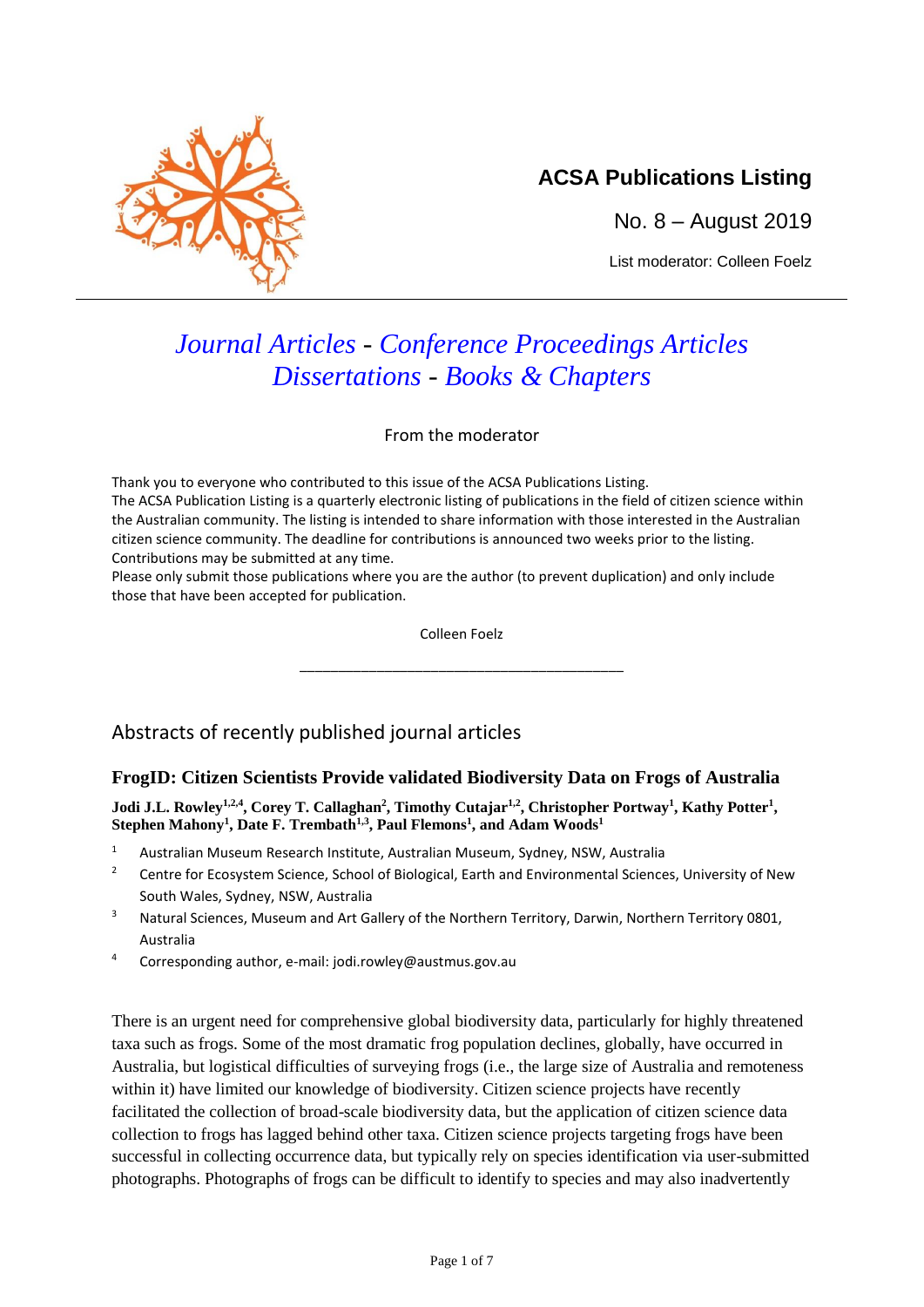encourage handling of frogs. We developed FrogID, an expert validated biodiversity database of frog occurrences in Australia, reliant on acoustic validation. FrogID uses smartphone technology, allowing participants to submit recordings of calling frogs, providing a biodiversity database with georeferenced frog species records, and a digital collection of frog calls. In a short time, FrogID has allowed us to collect data on rare and threatened frog species, document the decline of native frog species from parts of their range, and detect invasive species, including native species that have established populations outside their native range. In this paper, we (1) introduce FrogID, including technical details, (2) highlight preliminary findings, and (3) identify potential future uses of the data.

Published April 2019 in Herpetological Conservation and Biology, 14(1): 155-170

## **Does citizen science have the capacity to transform population health science?**  $\boldsymbol{\mathrm{Samantha~Row botham^{1,2}, \mathrm{Merryn~McKinnon^3, Joan Leach^3, Rod Lamberts^3, and Penelope Hawe^{1,2}}}$

- <sup>2</sup> The Australian Prevention Partnership Centre, Sydney, NSW, Australia
- <sup>3</sup> Centre for the Public Awareness of Science, Australian National University, Canberra, ACT, Australia

Citizen science engages members of the public in research design, data collection, and analysis – in asking and answering questions about the world around them. The United States, European Union, and Australia have placed citizen science at the forefront of national science policy. Journals such as Science, Nature and Bioscience regularly feature projects conducted by citizens. Citizen science engages millions of people worldwide. However, to date, population health science has not relied heavily on citizen contributions. Although community-based participatory action research remains a strong foundational method to engage those affected by public health problems, there is additional potential to mainstream population health through wider, less intensive opportunities to be involved in our science. If we are to tackle the complex challenges that face population health then new avenues are needed to capture the energy and attention of citizens who may not feel affected by public health problems, i.e. to engage the 'by-standers' in population health science. Particular types of citizen science methods have the potential to do this. But simply increasing the breadth and volume of scientific evidence will not be enough. Complex, intractable, macro-level problems in population health require change in how our journals and funding bodies respond to data generated by the public. Of course, democratisation of science and the potential decentralisation of scientific authority will bring deep challenges. But potentially it brings a future where population health science is better known, understood and respected, with benefits for the types of public policies that derive from this science.

Published online 9 Nov 2018, Critical Public Health, Volume 29 – Issue 1: 118-128 doi: <https://doi.org/10.1080/09581596.2017.1395393>

<sup>&</sup>lt;sup>1</sup> Menzies Centre for Health Policy, Sydney School of Public Health, University of Sydney, Sydney, NSW, Australia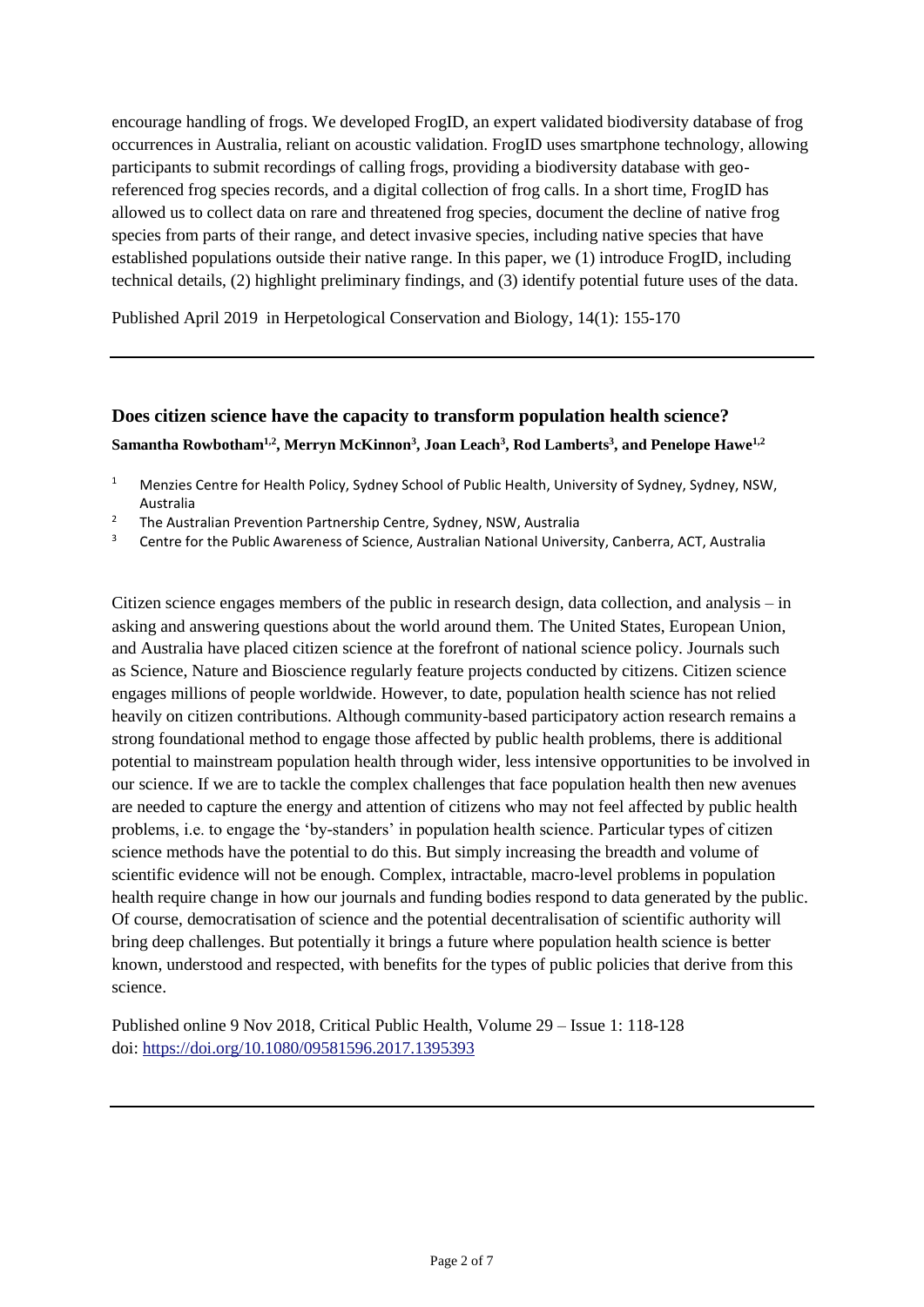#### **Redmap Australia: Challenges and Successes With a Large-Scale Citizen Science-Based Approach to Ecological Monitoring and Community Engagement on Climate Change**

[Gretta T. Pecl](https://www.frontiersin.org/people/u/638629)<sup>1,2</sup>, Jemina Stuart-Smith<sup>1</sup>, Peter Walsh<sup>1</sup>, [Dianne J. Bray](https://www.frontiersin.org/people/u/741206)<sup>3</sup>, Martha Kusetic<sup>4</sup>, Michael **Burgess 5 , [Stewart D. Frusher](https://www.frontiersin.org/people/u/549389)1,2 , Daniel C. Gledhill 6 , Oliver George 7 , Gary Jackson 8 , John Keane 1 , [Victoria Y. Martin](https://www.frontiersin.org/people/u/661142)<sup>9</sup> , [Melissa Nursey-Bray](https://www.frontiersin.org/people/u/255083)<sup>10</sup> , Andrew Pender1, [Lucy M. Robinson](https://www.frontiersin.org/people/u/722230)11,12,13 , Keith Rowling 14 , [Marcus Sheaves](https://www.frontiersin.org/people/u/685223)<sup>4</sup> and Natalie Moltschaniwskyj 15,16**

- 1 Institute for Marine and Antarctic Studies, University of Tasmania, Hobart, TAS, Australia
- <sup>2</sup> Centre for Marine Socioecology, Hobart, TAS, Australia
- <sup>3</sup> Museum Victoria, Melbourne, VIC, Australia
- 4 James Cook University, Townsville, QLD, Australia
- 5 Fishcare Victoria Inc., Bairnsdale, VIC, Australia
- $6$  Division of Water and Marine Resources, Department of Primary Industries, Parks, Water and Environment, Hobart, TAS, Australia
- <sup>7</sup> Condense Pty Ltd., Hobart, TAS, Australia<sup>8</sup>
- <sup>8</sup> Department of Primary Industries and Regional Development, Government of Western Australia, North Beach, WA, Australia
- <sup>9</sup> Cornell Lab of Ornithology, Cornell University, Ithaca, NY, United States
- <sup>10</sup> Geography, Environment and Population, The University of Adelaide, Adelaide, SA, Australia
- <sup>11</sup> Oceans Institute, The University of Western Australia, Perth, WA, Australia
- <sup>12</sup> Oceans Graduate School, The University of Western Australia, Perth, WA, Australia
- <sup>13</sup> SIRO Oceans and Atmosphere, Crawley, WA, Australia<br><sup>14</sup> BIRSA Fisheries and Aquaculture, Adelaide, SA, Australia
- <sup>14</sup> PIRSA Fisheries and Aquaculture, Adelaide, SA, Australia<br><sup>15</sup> Department of Primary Industries, Government of Now S
- <sup>15</sup> Department of Primary Industries, Government of New South Wales, Sydney, NSW, Australia
- <sup>16</sup> School of Environmental and Life Sciences, The University of Newcastle, Callaghan, NSW, Australia

Citizen science includes a suite of research approaches that involves participation by citizens, who are not usually trained scientists, in scientific projects. Citizen science projects have the capacity to record observations of species with high precision and accuracy, offering the potential for collection of biological data to support a diversity of research investigations. Moreover, via the involvement of project participants, these projects have the potential to engage the public on scientific issues and to possibly contribute to changes in community knowledge, attitudes and behaviors. However, there are considerable challenges in ensuring that large-scale collection and verification of species data by the untrained public is a robust and useful long-term endeavor, and that project participants are indeed engaged and acquiring knowledge. Here, we describe approaches taken to overcome challenges in creation and maintenance of a website-based national citizen science initiative where fishers, divers, and other coastal users submit opportunistic photographic observations of 'out-ofrange' species. The Range Extension Database and Mapping Project (Redmap Australia) has two objectives, (1) ecological monitoring for the early detection of species that may be extending their geographic distribution due to environmental change, and (2) engaging the public on the ecological impacts of climate change, using the public's own data. Semi-automated 'managed crowd-sourcing' of an Australia-wide network of scientists with taxonomic expertise is used to verify every photographic observation. This unique system is supported by efficient workflows that ensures the rigor of data submitted. Moreover, ease of involvement for participants and prompt personal feedback has contributed to generating and maintaining ongoing interest. The design of Redmap Australia allows co-creation of knowledge with the community – without participants requiring formal training – providing an opportunity to engage sectors of the community that may not necessarily be willing to undergo training or otherwise be formally involved or engaged in citizen science. Given that capturing changes in our natural environment requires many observations spread over time and space, identifying factors and processes that support large-scale citizen science monitoring projects is increasingly critical.

Published 28 June 2018 in Frontiers in Marine Science, 6(349)doi: <https://doi.org/10.3389/fmars.2019.00349>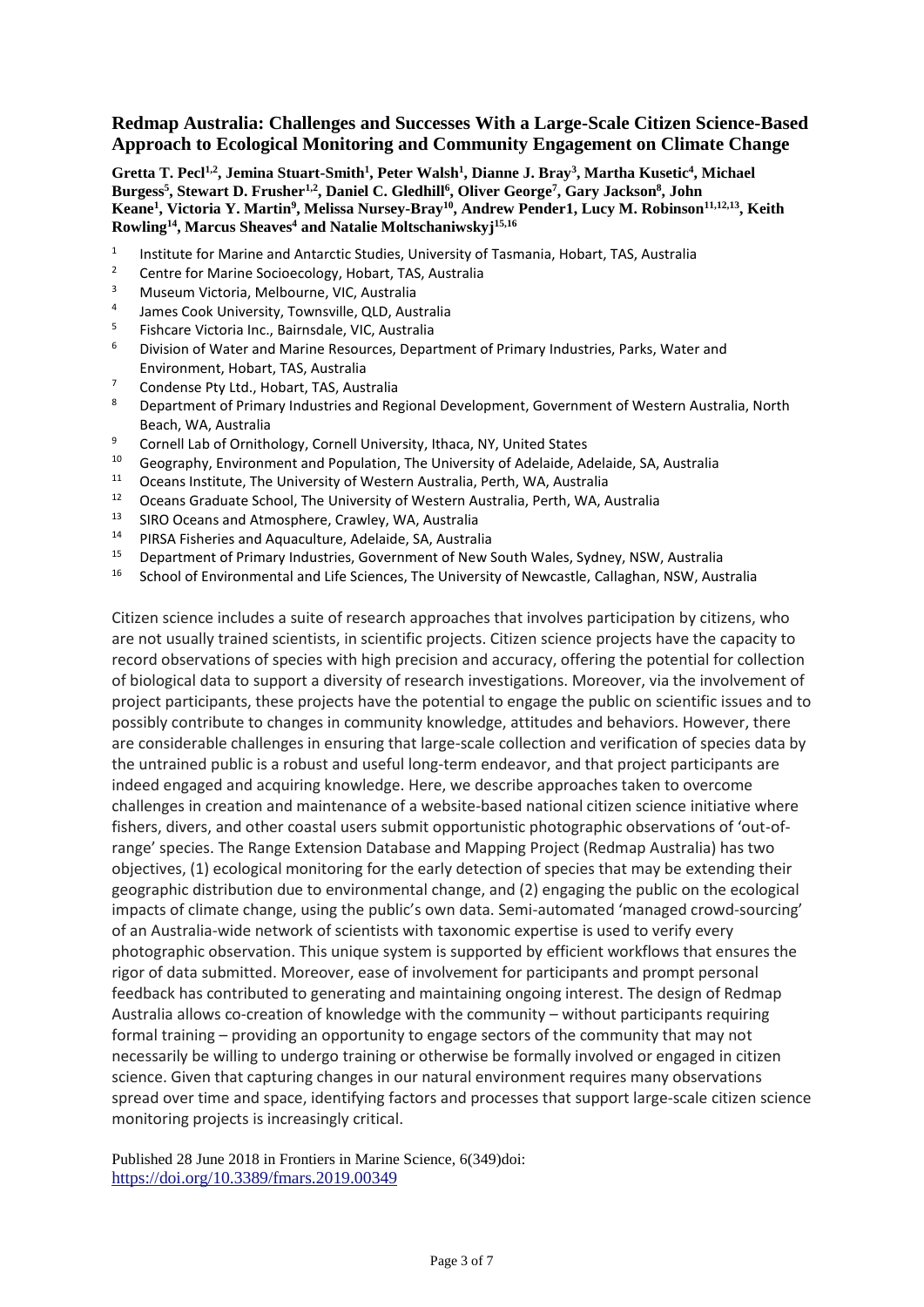### **Maximising the potential for citizen science in New South Wales**

Erin Roger<sup>1</sup>[,](https://publications.rzsnsw.org.au/doi/10.7882/AZ.2019.023#fn1) Pa[t](https://publications.rzsnsw.org.au/doi/10.7882/AZ.2019.023#fn1)rick Tegart<sup>[1](https://publications.rzsnsw.org.au/doi/10.7882/AZ.2019.023#fn1)</sup>, Rebekah Dowsett<sup>1</sup>, Michael A. Kinsela<sup>1</sup>, Mitchell D. Harley<sup>[2](https://publications.rzsnsw.org.au/doi/10.7882/AZ.2019.023#fn2)</sup>, Geetha Orta[c](https://publications.rzsnsw.org.au/doi/10.7882/AZ.2019.023#fn1)<sup>1</sup>

- <sup>1</sup> NSW Office of Environment and Heritage, Sydney, NSW, Australia
- <sup>2</sup> Water Research Laboratory, School of Civil and Environmental Engineering, UNSW Sydney, Manly Vale, NSW, Australia

Citizen science is growing rapidly in Australia and globally, and presents valuable opportunities to engage with the community and amplify scientific research. The recent growth in citizen science is largely attributed to technology and has resulted in citizen science now recognised as having the potential to augment and enhance traditional scientific research and monitoring. Citizen science can deliver a level of spatial granularity often not possible with conventional research. This, coupled with its potential to engage the public meaningfully in science, uniquely positions citizen science to monitor and thereby effect genuine scientific outcomes. However, the rapid growth in citizen science has also resulted in some data and information challenges that need to be overcome. Here we present a general overview of citizen science and some of the opportunities and challenges associated with its rapid growth, with a focus on Australia. We use case studies of successful citizen science projects in New South Wales to demonstrate its potential across areas such as cost efficiency and scalability. Overall, these examples show how citizen science has the potential to provide a monumental shift in our ability to monitor the environment while simultaneously increasing understanding and trust in science within the broader community.

Published online ahead of print, 22 July 2019, Australian Zoologist doi: <https://doi.org/10.7882/AZ.2019.023>

#### **Pelagic citizen science data reveal declines of seabirds off south-eastern Australia**

[Simon B.Z.](https://www.sciencedirect.com/science/article/abs/pii/S0006320718318767#!) Gorta<sup>1</sup>, [James A.](https://www.sciencedirect.com/science/article/abs/pii/S0006320718318767#!) Smith<sup>2,3</sup>, [Jason D.](https://www.sciencedirect.com/science/article/abs/pii/S0006320718318767#!) Everett<sup>3,4</sup>, [Richard T.](https://www.sciencedirect.com/science/article/abs/pii/S0006320718318767#!) Kingsford<sup>1</sup>, [William K.](https://www.sciencedirect.com/science/article/abs/pii/S0006320718318767#!) Cornwell<sup>1,3</sup>, Iain M. [Suthers](https://www.sciencedirect.com/science/article/abs/pii/S0006320718318767#!)<sup>1,3,4</sup>, Hal [Epstein](https://www.sciencedirect.com/science/article/abs/pii/S0006320718318767#!)<sup>5</sup>, Roger Mc [Govern](https://www.sciencedirect.com/science/article/abs/pii/S0006320718318767#!)<sup>6</sup>, Greg Mc [Lachlan](https://www.sciencedirect.com/science/article/abs/pii/S0006320718318767#!)<sup>7</sup>, Mick [Roderick](https://www.sciencedirect.com/science/article/abs/pii/S0006320718318767#!)<sup>8</sup>, [Lindsay](https://www.sciencedirect.com/science/article/abs/pii/S0006320718318767#!) **[Smith](https://www.sciencedirect.com/science/article/abs/pii/S0006320718318767#!)<sup>9</sup> , Dan [Williams](https://www.sciencedirect.com/science/article/abs/pii/S0006320718318767#!)<sup>10</sup> , Corey T. [Callaghan](https://www.sciencedirect.com/science/article/abs/pii/S0006320718318767#!)<sup>1</sup>**

- <sup>1</sup> Centre for Ecosystem Science, School of Biological, Earth and Environmental Sciences, UNSW Sydney, Sydney, NSW, Australia
- 2 Institute of Marine Sciences, University of California Santa Cruz, Santa Cruz, CA 95064, USA
- <sup>3</sup> Evolution and Ecology Research Centre, School of Biological, Earth and Environmental Sciences, UNSW Sydney, Sydney, NSW, Australia
- 4 Sydney Institute of Marine Science, Mosman, NSW, Australia
- <sup>5</sup> 5 Manning Road, Double Bay, NSW, Australia<br><sup>6</sup> 1/67 Cremorne Boad, Cremorne, NSW, Australia
- <sup>6</sup> 1/67 Cremorne Road, Cremorne, NSW, Australia<sup>7</sup> 9/22 Allen St. Canterbury, NSW, Australia
- $\frac{7}{8}$  9/23 Allen St, Canterbury, NSW, Australia
- <sup>8</sup> 3 Alderson St, Shortland, NSW, Australia
- $\alpha$ Southern Oceans Seabird Study Association Inc. (SOSSA), Unanderra, NSW, Australia
- <sup>10</sup> Newcastle, New South Wales, Australia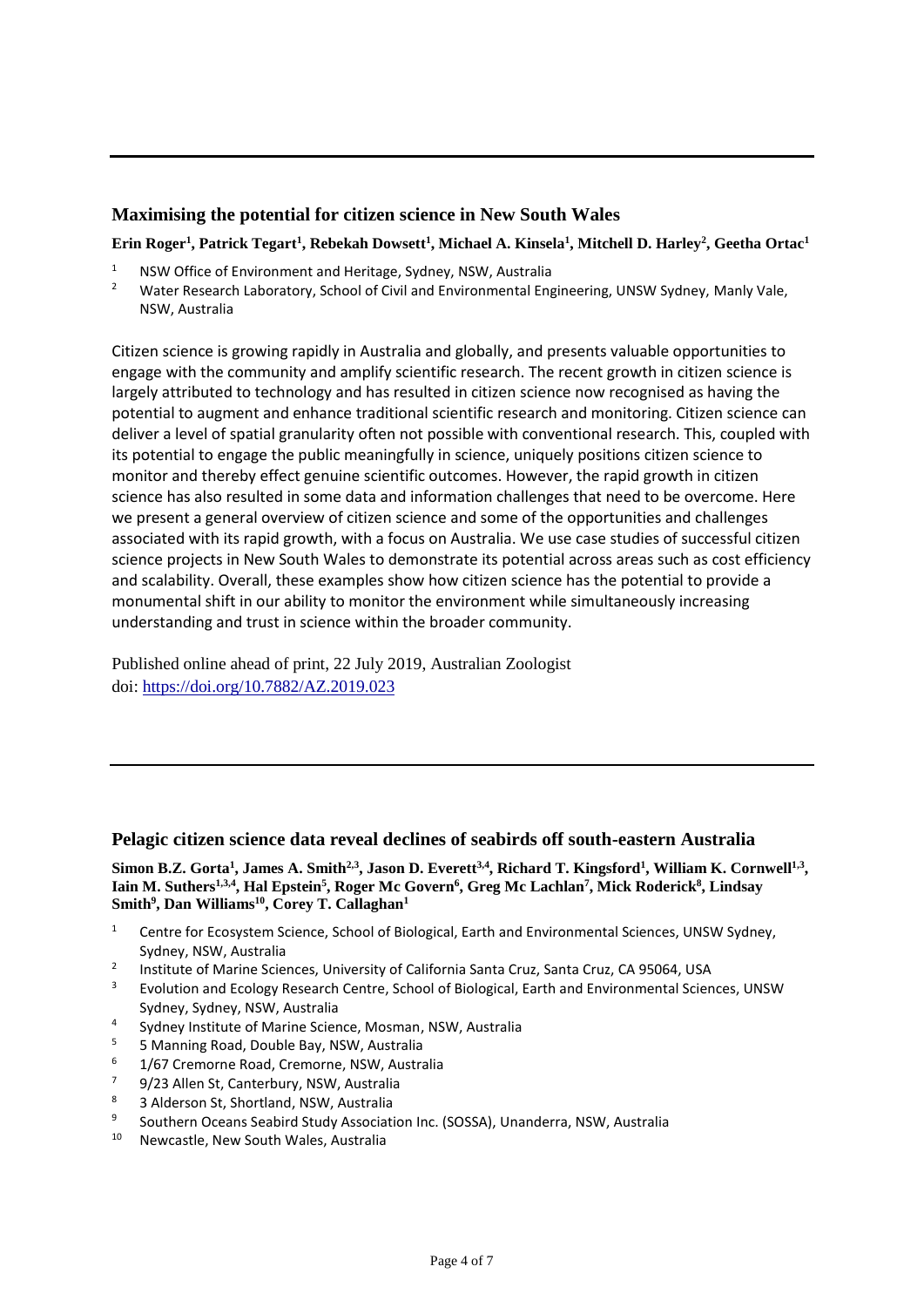Many [seabird](https://www.sciencedirect.com/topics/agricultural-and-biological-sciences/seabirds) communities are declining around the world, a trend frequently linked to climate change and [human impacts](https://www.sciencedirect.com/topics/earth-and-planetary-sciences/anthropogenic-effect) on habitat and prey. Time series observations of seabirds away from [breeding colonies](https://www.sciencedirect.com/topics/earth-and-planetary-sciences/breeding-population) are generally rare, which limits our understanding of long-term changes for conservation actions. We analysed a dedicated citizen science dataset of pelagic seabird abundance (86 species – 30 used for modelling analysis - from 385 trips) from two locations over 17 years (2000–2016) and a third for seven years, over the [continental shelf](https://www.sciencedirect.com/topics/agricultural-and-biological-sciences/continental-shelf) and slope of south-eastern Australia. To estimate temporal trends and environmental drivers, we used generalised [additive](https://www.sciencedirect.com/topics/earth-and-planetary-sciences/additive) modelling and species archetype modelling for groups. Almost half (43%) of the most abundant seabird species declined in our study area over the 17 years. The declines may be associated with human-induced [ecosystem change](https://www.sciencedirect.com/topics/earth-and-planetary-sciences/ecosystem-change) and represent poleward shifts in distribution out of our study area, changes in population abundance, or both. Winter-dominant groups, primarily species rarely frequenting warmer water, were often negatively associated with *SSTanom*, while summer-dominant groups, composed of species more tolerant of [temperate and tropical](https://www.sciencedirect.com/topics/earth-and-planetary-sciences/temperate-environment)  [environments,](https://www.sciencedirect.com/topics/earth-and-planetary-sciences/temperate-environment) were generally positively associated with *SSTanom*. Widespread local declines in seabird populations are of increasing concern. Understanding the extent to which these observed declines represent real declines in abundance, or range shifts, should be a priority. Changing sea temperatures are probably contributing to both. These results from the coast of south-eastern Australia need to be placed in the context of the highly mobile study organisms and the vast spatial scale of the ocean. Long-term citizen science observations, from an array of locations around the world, promise to provide valuable insights into seabird [ecology,](https://www.sciencedirect.com/topics/agricultural-and-biological-sciences/ecology) playing a key part in seabird conservation.

Published July 2019 in Biological Conservation 235: 226-235 doi: <https://doi.org/10.1016/j.biocon.2019.05.007>

## **Comparing science communication theory with practice: An assessment and critique using Australian data**

#### **Jenni Metcalfe1,2**

- <sup>1</sup> Australian National University, Canberra, ACT, Australia
- <sup>2</sup> Econnect Communication, Brisbane, QLD, Australia

Scholars have variously described different models of science communication over the past 20 years. However, there has been little assessment of theorised models against science communication practice. This article compares 515 science engagement activities recorded in a 2012 Australian audit against the theorised characteristics of the three dominant models of deficit, dialogue and participation. Most engagement activities had objectives that reflected a mix of deficit and dialogue activities. Despite increases in scientific controversies like climate change, there appears to be a paucity of participatory activities in Australia. Those that do exist are mostly about people being involved with science through activities like citizen science. These participatory activities appear to coexist with and perhaps even depend on deficit activities. Science communication scholars could develop their models by examining the full range of objectives for engagement found in practice and by recognising that any engagement will likely include a mix of approaches.

Published 1 May 2019 in Public Understanding of Science, 28(4), 382-400 doi: [https://doi.org/10.1177/0963662518821022](https://doi.org/10.1177%2F0963662518821022)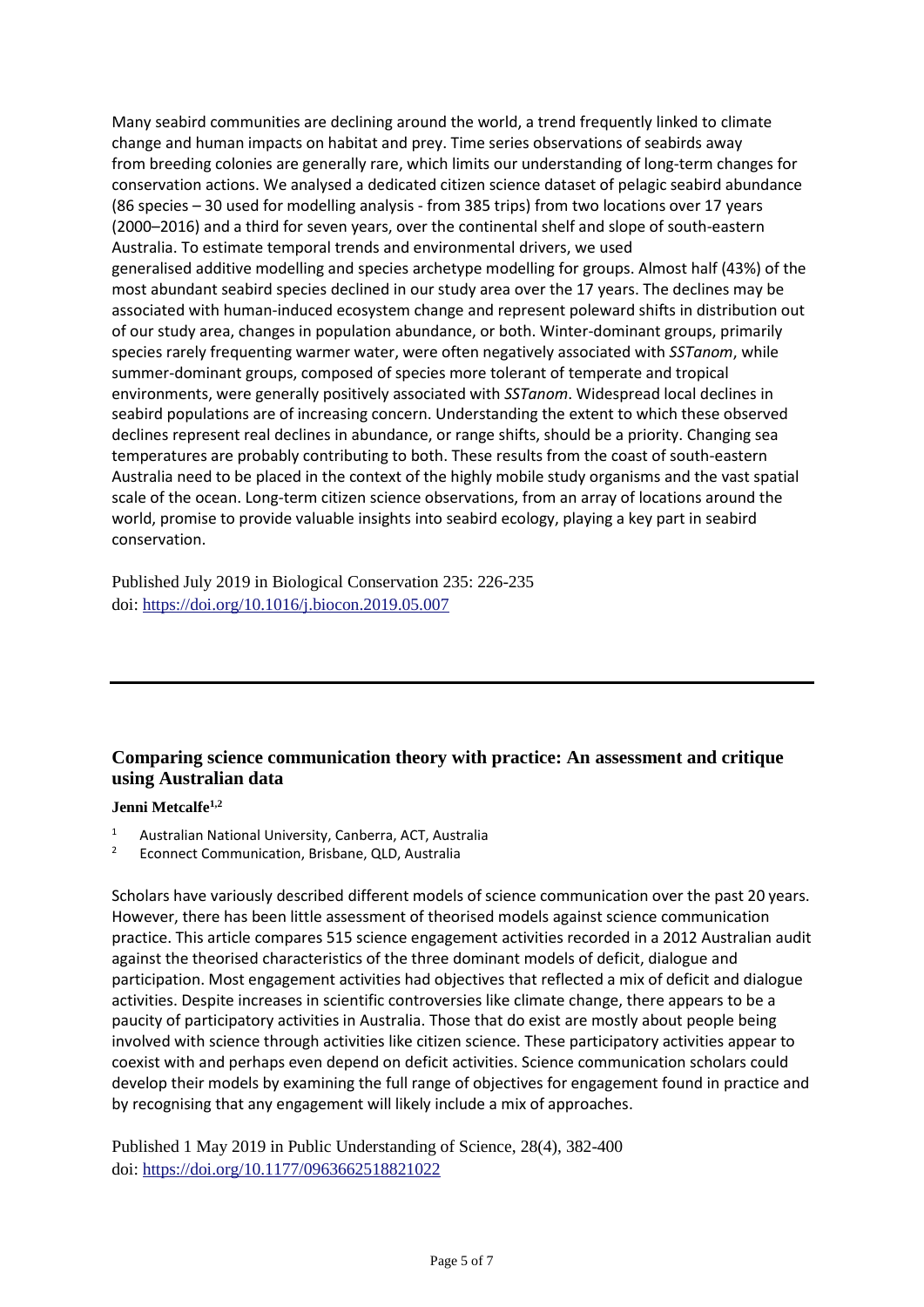## **Crowd surveillance: estimating citizen science reporting probabilities for insects of biosecurity concern**

#### **Peter Caley<sup>1</sup> , Marijke Welvaert<sup>1</sup> , Simon C. Barry<sup>1</sup>**

<sup>1</sup> CSIRO Data61, Canberra, ACT, Australia

Many [seabird](https://www.sciencedirect.com/topics/agricultural-and-biological-sciences/seabirds) communities are declining around the world, a trend frequently linked to climate Data streams arising from citizen reporting activities continue to grow, yet the information content within these streams remains unclear, and methods for addressing the inherent reporting biases little developed. Here, we quantify the major influence of physical insect features (colour, size, morphology, pattern) on the propensity of citizens to upload photographic sightings to online portals, and hence to contribute to biosecurity surveillance. After correcting for species availability, we show that physical features and pestiness are major predictors of reporting probability. The more distinctive the visual features, the higher the reporting probabilities—potentially providing useful surveillance should the species be an unwanted exotic. Conversely, the reporting probability for many small, nondescript high priority pest species is unlikely to be sufficient to contribute meaningfully to biosecurity surveillance, unless they are causing major harm. The lack of citizen reporting of recent incursions of small, nondescript exotic pests supports the model. By examining the types of insects of concern, industries or environmental managers can assess to what extent they can rely on citizen reporting for their surveillance needs. The citrus industry, for example, probably cannot rely on passive unstructured citizen data streams for surveillance of the Asian citrus psyllid (*Diaphorina citri*). In contrast, the forestry industry may consider that citizen detection and reporting of species of the large and colourful insects such as pine sawyers (*Monochamus spp*.) may be sufficient for their needs. Incorporating citizen surveillance into the general surveillance framework is an area for further research.

Published online ahead of print, June 2019, Journal of Pest Science doi: <https://doi.org/10.1007/s10340-019-01115-7>

## Abstracts of recently published essays

### **Improving big citizen science data: Moving beyond haphazard sampling**

#### **Corey T. Callaghan<sup>1</sup> , Jodi J. L. Rowley1,2 , William K. Cornwell1,3 , Alistair G. B. Poore<sup>3</sup> , Richard E. Major<sup>2</sup>**

\_\_\_\_\_\_\_\_\_\_\_\_\_\_\_\_\_\_\_\_\_\_\_\_\_\_\_\_\_\_\_\_\_\_\_\_\_\_\_\_\_\_

- <sup>1</sup> Centre for Ecosystem Science, School of Biological, Earth and Environmental Sciences, UNSW Sydney, Sydney, NSW, Australia
- <sup>2</sup> Museum Research Institute, Australian Museum, Sydney, NSW, Australia
- <sup>3</sup> Ecology and Evolution Research Centre, School of Biological, Earth and Environmental Sciences, UNSW Sydney, Sydney, NSW, Australia

Citizen science is mainstream: millions of people contribute data to a growing array of citizen science projects annually, forming massive datasets that will drive research for years to come. Many citizen science projects implement a "leaderboard" framework, ranking the contributions based on number of records or species, encouraging further participation. But is every data point equally "valuable?" Citizen scientists collect data with distinct spatial and temporal biases, leading to unfortunate gaps